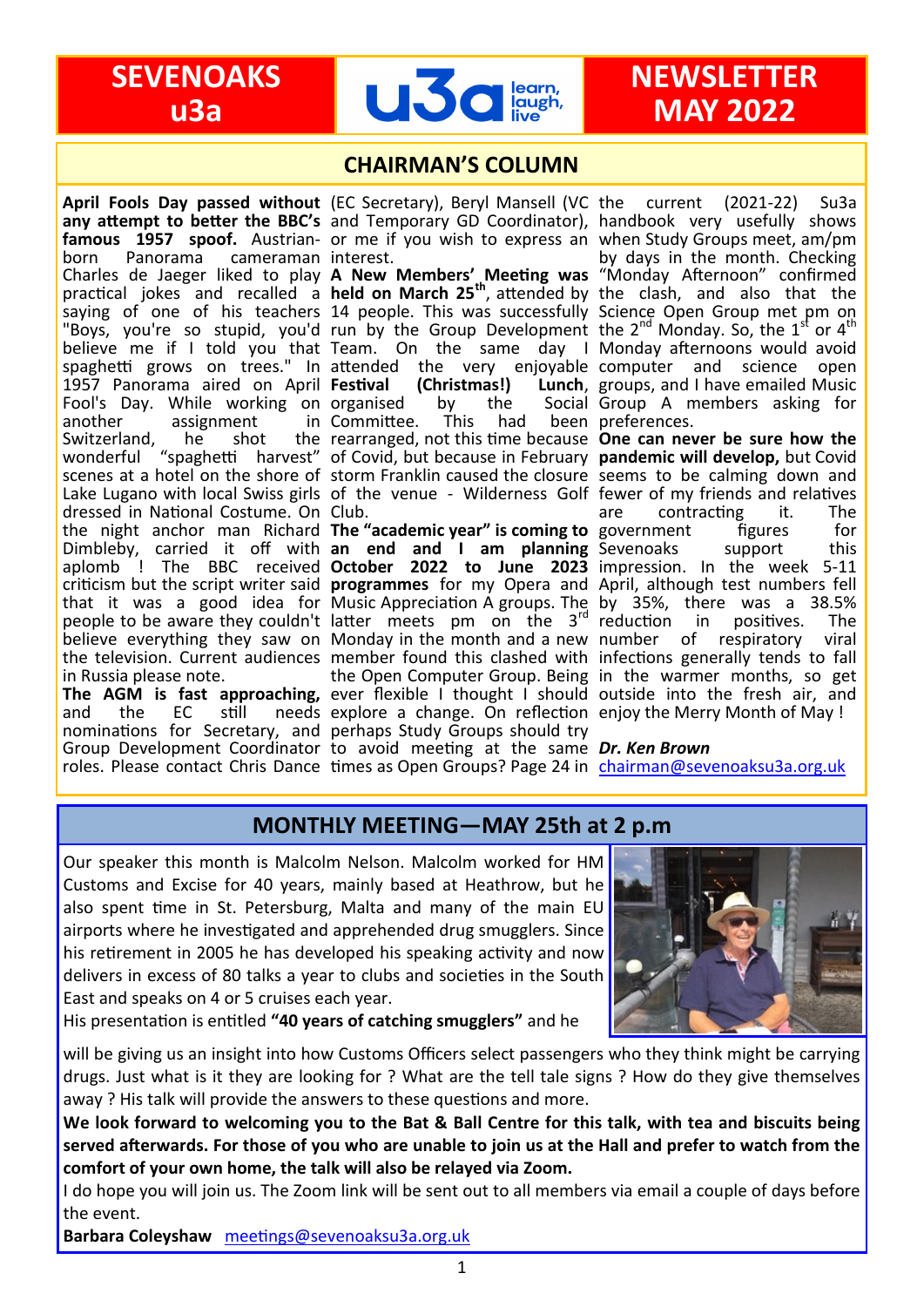# **GROUP DEVELOPMENT TRUSTEE**

The life blood of any u3a is the groups and we now need someone to support our existing groups and help develop new ones. The GD trustee will be part of a small team which is being built up to manage the core of our u3a activities.

The Group Development trustee is a very valued member of the Executive Committee and, as part of a team, you will have the opportunity to use your skills to support Sevenoaks u3a in an interesting role that will bring you into contact with new people and give you the chance to learn more about the organisation, while helping it become more successful. Once you have settled into the position you might wish to develop it further.

As Group Development trustee you would attend 6 Executive Committee meetings a year, and work with other people in the team to deal with occasional members' queries about groups, provide information and support to Group Organisers and help develop new groups.

How much time will this take ? This will vary (and will depend on how active you want to be in developing the role) but an average of 2 hours a week would be a reasonable estimate.

#### **From Beryl Mansell**

#### [vicechair@sevenoaksu3a.org.uk](mailto:vicechair@sevenoaksu3a.org.uk)

I was chair of the Group Development Committee for 4 years and I found it a very satisfying position. I made new friends in Sevenoaks and other u3as and was quite sad to stand down after I completed my term of office. Please call me or email for more information if you are interested in using your skills and experience to become our new Group Development trustee.

# **NORDIC WALKING—MAY 11TH**

Meet opposite the Buck's Head at Godden Green, TN15 0JJ in time for a 10.30 start. The walk is a little over 3 miles through Knole Park with a few gentle hills. Lunch after the walk will be at the Buck's Head.

[nordicwalking@sevenoaksu3a.org.uk](mailto:nordicwalking@sevenoaksu3a.org.uk)

# **2022 AGM REMINDER**

The 28th **Annual General Meeting** of Sevenoaks U3A will be held at **2.00 pm** on **Wednesday 22nd , June 2022**. (Further details, including the agenda and papers, will be provided with the June newsletter.)

#### **Nominations**

Nominations are invited for the post of Secretary, for which further information is available on request to the Secretary, from whom nomination forms may be obtained. **Nominations** must be lodged with the Secretary by 5<sup>th</sup> May, **2022**.

#### **Motions**

Any motion that a member may wish to submit to the Annual General Meeting must also be lodged with the Secretary by **5 th May, 2022**, and be duly proposed and seconded.

#### **Chris Dance (Secretary)**

[secretary@sevenoaksu3a.org.uk](mailto:secretary@sevenoaksu3a.org.uk)

# **BRIDGE FOR PLEASURE**

The Group plays at **Otford Village Memorial Hall**  on the 2<sup>nd</sup> and 4<sup>th</sup> Wednesday mornings of each month from October to the end of July, from **9.45 a.m. until 12 noon**.

The winner on 23<sup>rd</sup> March was Jackie Bradforth and on 13<sup>th</sup> April was Dave Lowe.

New members are always welcome. We are an "open" group so new players can just come along on the day. We play ACOL in a 'Chicago' format so you do not need a partner.

For more information, please ring **John and Sue Christy** on **01732 463911** or email [bridge@sevenoaksu3a.org.uk](mailto:bridge@sevenoaksu3a.org.uk)

### **AMBLING– MAY 18TH**

Meet at Lullingstone Country Park Visitor Centre, Castle Road, Eynesford, DA4 0JF (not Lullingstone Castle or Lullingstone Roman Villa) in time for a 10.30 start. The walk is 4 miles with a few hilly parts. Lunch after the walk will be at the Malt Shovel or in the Visitor Centre café.

[ambling@sevenoaksu3a.org.uk](mailto:ambling@sevenoaksu3a.org.uk)

| <b>MAY DIARY</b> |                                           |          |                                    |  |  |
|------------------|-------------------------------------------|----------|------------------------------------|--|--|
|                  | May 11th   Nordic Walking                 |          | May 13th   Bridge for Pleasure     |  |  |
|                  | May 16th Science Open Group Meeting       | May 16th | <b>Computer Open Group Meeting</b> |  |  |
| May 18th Ambling |                                           | May 27th | <b>Bridge for Pleasure</b>         |  |  |
|                  | May 27th Monthly Meeting: Malcolm Nelson- |          |                                    |  |  |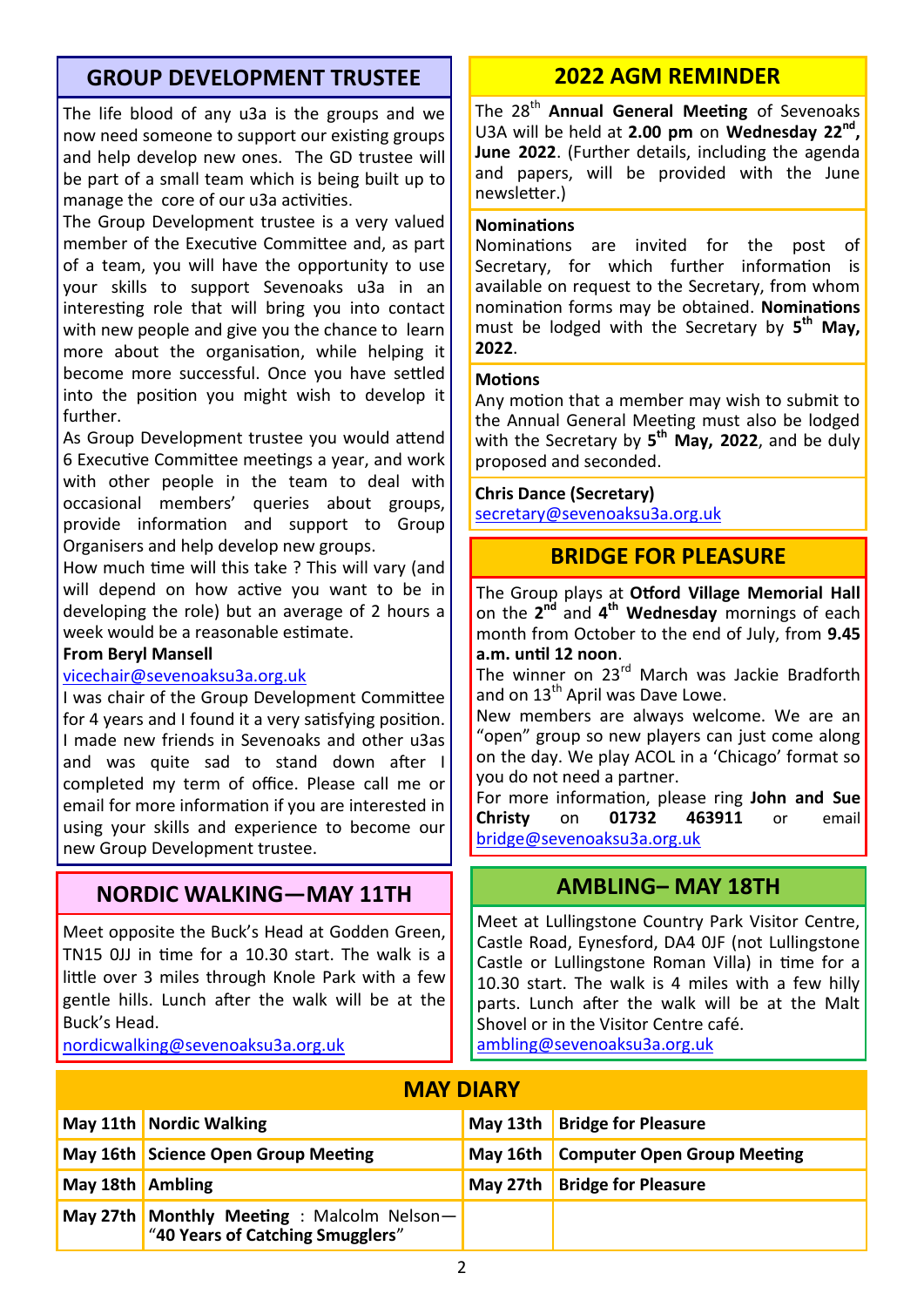# **GREEN GROUP**

What does being Green mean? Would you join a Green group?

The dictionary says "Green issues **relate to or are concerned with the protection of the environment",** and may include :

| Pollution                               | Global               | Over       | Waste                    |
|-----------------------------------------|----------------------|------------|--------------------------|
|                                         | warming              | population | disposal                 |
| Ocean<br>acidification diversity. ation | Loss of Bio Deforest |            | Ozone layer<br>depletion |

If you are interested in environmental issues, and would like to meet other Sevenoaks u3a members to discuss setting up a new group, please contact **Beryl Mansell**, [vicechair@sevenoaksuea.org.uk,](mailto:vicechair@sevenoaksuea.org.uk) If there is sufficient interest I will arrange a meeting so members can discuss options for a group. Depending on the level of interest it might be possible to set up more than one group.

#### **Have You Had Problems Searching Online?**

Then the computer group may be able to help you. We will be holding a **LIVE MEETING** on the **16th May 2022** at **14.00** in the **Otford Village Memorial Hall**. This will be led by Charles Hebert who will show, with the help of examples, how to find answers to problems using Google and a carefully worded search phrase.

To do this Charles would like members to submit examples of problems that they have encountered and had difficulty solving. The more problems submitted, the better Charles will be able to demonstrate the power of Google.

Hopefully as many members as possible will join us to celebrate the return to live meetings and entrance will be, as before, £2 to cover the hire of the hall and the refreshments.

# **LONDON VILLAGES**

The London Villages group started in December 2020 and since then we have explored Clerkenwell and Southwark, via Zoom, and are just beginning to discover Greenwich. We have heard all kinds of interesting stories about past residents, the famous buildings and the histories of these old villages and we are planning to visit some of the places we have heard about. We are going to have our first ever face-to-face meeting this month and would like one or two new members to join us.

If you are interested in finding out more about London Villages, please contact **Beryl Mansell** on [londonvillages@sevenoaksu3a.org.uk](mailto:londonvillages@sevenoaksu3a.org.uk) or 01959 525010 or 07855 504042.

# **SOCIAL COMMITTEE**

#### **Duxford Visit**

Unfortunately the visit to Duxford has had to be cancelled due to lack of support.

#### **Globe Theatre Visit**

We are assessing the likely support for a visit to<br>the **Globe Theatre** for a matinee **Theatre** for a performance of **'Much Ado About Nothing'** on one of the following dates : **2nd, 7th, 8th or 21st September 2022**. Please express your interest by email to [social@sevenoaksu3a.org.uk](mailto:social@sevenoaksu3a.org.uk)



**Visit to Frogmore House & Gardens.** The Social Committee has arranged for a visit by coach to **Frogmore House and Gardens**—private gardens of Her Majesty the Queen—on **August 2nd**. During August this is the only time the house and gardens are open to the public.

A flyer with further information will be published in the June newsletter.



# **ANYONE FOR LUNCH ?**

Do our members have an appetite for joining a lunch club? If so, I would like to set one up. The idea would be to meet in a different pub or restaurant once a month and enjoy good food and conversation. We would need a group organiser to keep the contact list up to date – not an onerous task - and to ensure all the members receive information on the month's outing.

**Interested?** Please join me on Wednesday, May  $11<sup>th</sup>$  at the Bullfinch in Riverhead just after 12 midday. Please let me know if you will attend – by email to [lunchclub@sevenoaksu3a.org.uk](mailto:lunchclub@sevenoaksu3a.org.uk) or by phone to 01732 464620. If you are interested but unable to make the date, send me your contact details and I will add you to the list.

On the May  $11<sup>th</sup>$  we will (hopefully) identify a group organiser, decide which day of the month to meet and choose the first venue. **Amanda Burton**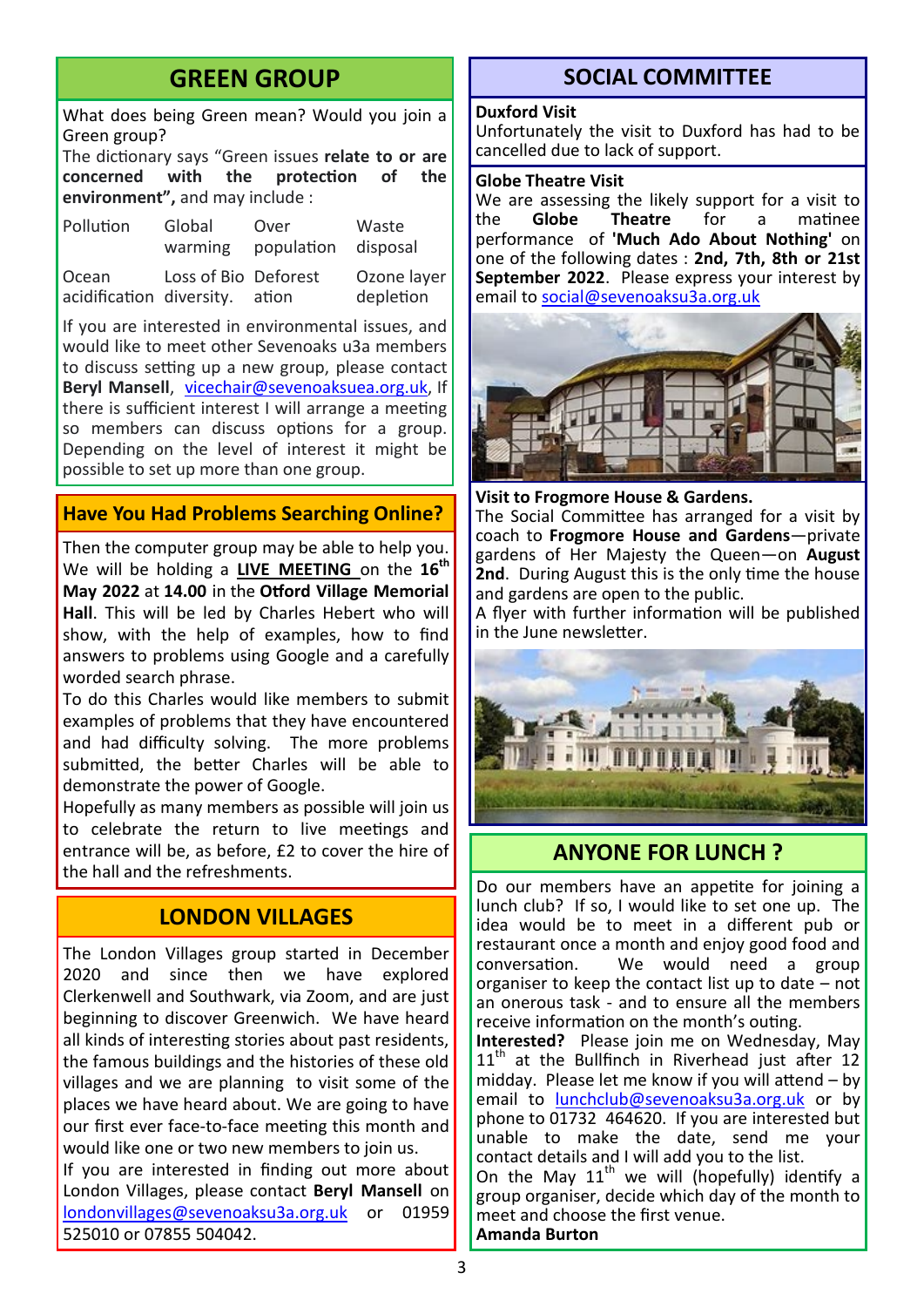# **SCIENCE GROUP MEETING**

**May 9th, 2022 at 2:00 p.m at Otford Village Memorial Hall. Entry £2. "Sustainable Energy and Food Security"by Dr Howard Lee**

Dr Howard Lee trained initially as an ecologist and then moved into agriculture as a Government potato breeder (e.g. commercialising the variety 'Navan'), combined with lecturing at Queen's University Belfast. In 1990, he took a Senior Lectureship at Wye College (University of London) and subsequently at Imperial College where he initiated, directed, and taught on Britain's first MSc in Sustainable Agriculture and Rural Development. Howard helped initiate a Low Carbon Community in Hadlow village and is a member of the Sustainable Food Planning Research Group of the Association of European Schools of Planning. He has ongoing research interests in urban horticulture, renewable energy and food security.

**This talk will be the last in the current season, but we will start again on the 10th of October.** 

## **SCIENCE DISCUSSION GROUP 2**

We have two vacancies in the Group.

We cover a wide range of science subjects, according to members' interests and in the last year have looked at such topics as the Physics, Chemistry and Biology of Water, Phytonutrients, Genetics, Electric Vehicles, Magnetism, Fungi, AI, Sustainability and Genetic Susceptibility to Infection, and Cancer.

We meet on the first Thursday of the month at 2pm. At the moment we are using Zoom but we hope to meet in person as soon as everyone is comfortable with it.

Please apply to **Peter Brignell** on [sciencediscuss2@sevenoaksu3a.org.uk](mailto:sciencediscuss2@sevenoaksu3a.org.uk)

#### **NATIONAL U3A ONLINE EVENTS FOR MAY**

| May 5th at 10 a.m<br>(through to June<br>16th) | <b>Cryptic Crosswords for</b><br><b>Beginners</b><br>(1 per week for 6 weeks) | https://www.eventbrite.co.uk/e/cryptic-<br>crosswords-for-beginners-mayjune-tickets-<br>294439014017                               |
|------------------------------------------------|-------------------------------------------------------------------------------|------------------------------------------------------------------------------------------------------------------------------------|
| May 5th at 10 a.m<br>(until May 26th)          | <b>Pre-war Blues</b><br>(1 per week for 4 weeks)                              | https://www.eventbrite.co.uk/e/pre-war-blues-<br>tickets-315460459727                                                              |
| May 13th at 2 p.m                              | The Story of the Willow<br><b>Pattern Plate</b>                               | https://www.eventbrite.co.uk/e/the-stories-of-the-<br>willow-pattern-plate-tickets-294488421797                                    |
| May 16th at 10.30<br>a.m                       | <b>Picnic In The Park-Live</b><br><b>Cookery Demonstration</b>                | https://www.eventbrite.co.uk/e/40th-anniversary-<br>edition-picnic-in-the-park-live-cookery-<br>demonstration-tickets-296917607557 |
| May 20th at 10 a.m                             | <b>All About Pictish Stones</b>                                               | https://www.eventbrite.co.uk/e/pictish-stones-<br>tickets-291153095747                                                             |
| May 27th at 2 p.m                              | <b>Geometric Abstraction</b>                                                  | https://www.eventbrite.co.uk/e/geometric-<br>abstraction-repeat-event-tickets-301329423417                                         |

All these **free** events are held using Zoom. If you wish to attend any of these presentations, please follow the appropriate link and register in advance for the event.

# **NATIONAL U3A VIDEO RESOURCES**

Below are some examples of the videos freely available to view via the national u3a website.

| Stunning Underwater Wonders of the Red Sea - Colourful Coral<br><b>Reef Inhabitants</b>  | https://youtu.be/gwZB5j016Es  |
|------------------------------------------------------------------------------------------|-------------------------------|
| 100 Best of Bach                                                                         | https://youtu.be/uiTrB-zA7bc  |
| Lambeth Palace-Its History and Treasures                                                 | https://youtu.be/R6nis59kANk  |
| A History of Eastern Europe: Ukraine-Russia Crisis                                       | https://youtu.be/l1WL2VJOn2A  |
| London Walking Tour: Buckingham Palace, Westminster Abbey, to<br><b>Trafalgar Square</b> | https://youtu.be/ jg98sdg $Q$ |
| The Art of Ageing Well-the Harvard Medical School                                        | https://youtu.be/MPXgNCefknI  |
| <b>Restoration Home: Scottish Castle (Before and After)</b>                              | https://youtu.be/qHkNbAyFM3Y  |
| <b>The Best of Mozart</b>                                                                | https://youtu.be/Rb0UmrCXxVA  |
| Is Astronomy Ready for the James Webb Space Telescope ?                                  | https://youtu.be/TBvalUdmiEY  |
| Plus many, many more.                                                                    |                               |